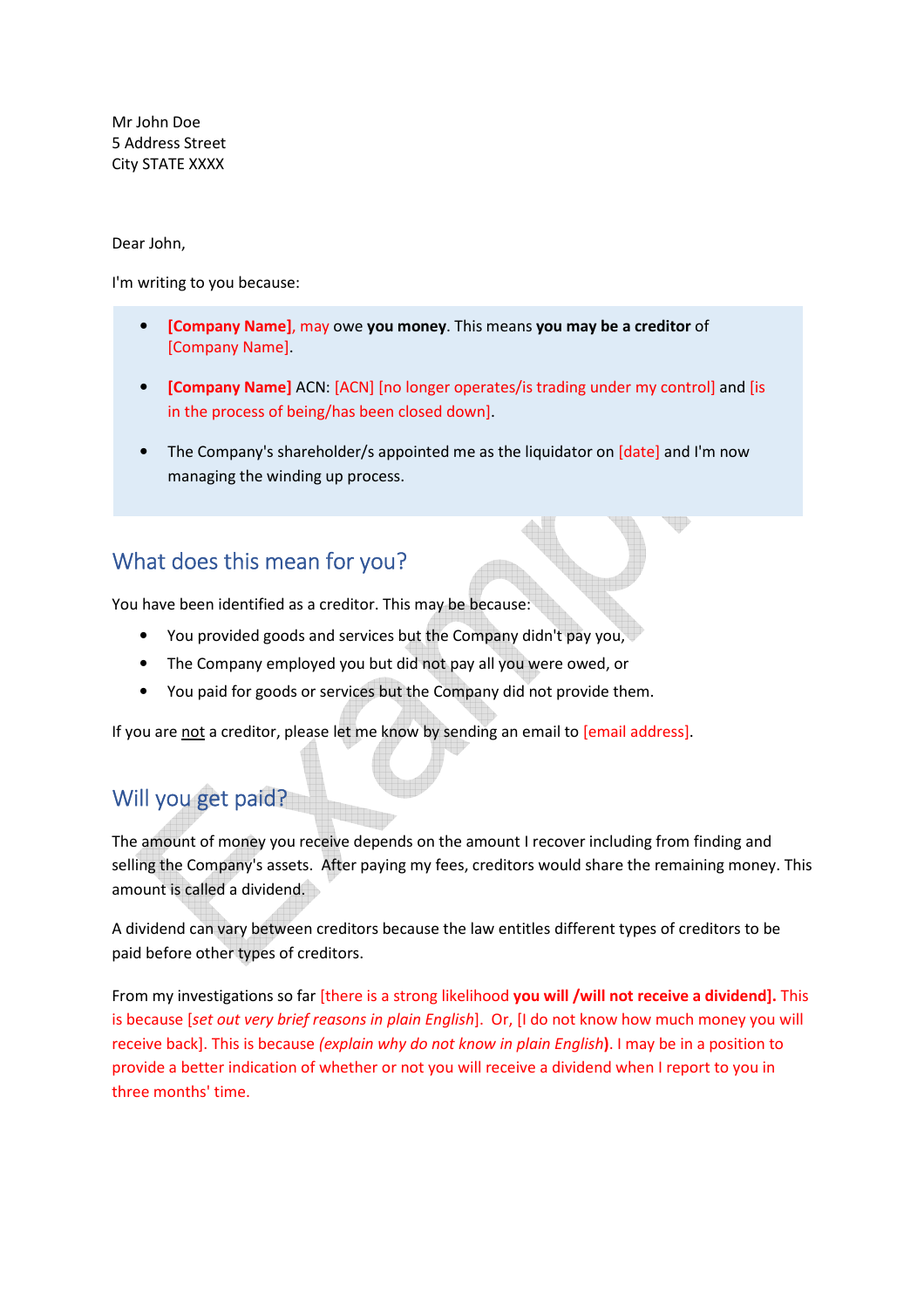# What should you know?

| Question                                                 | Answer                                                                                                                                                                                                                                                                     | <b>Further information</b>                                                                                                                                              |
|----------------------------------------------------------|----------------------------------------------------------------------------------------------------------------------------------------------------------------------------------------------------------------------------------------------------------------------------|-------------------------------------------------------------------------------------------------------------------------------------------------------------------------|
| What is a creditors'<br>voluntary<br>liquidation?        | Liquidation happens when a company cannot<br>pay all of its creditors in full. When a company<br>appoints a liquidator, this is called a voluntary<br>liquidation.<br>You can find more information on the                                                                 | ASIC provides a series of<br>information sheets at:<br>www.asic.gov.au/for-<br>consumers/insolvency-your-<br>rights/                                                    |
|                                                          | Australian Securities and Investments<br>Commission (ASIC) website. ASIC is the<br>Australian Government's independent financial<br>services regulator.                                                                                                                    |                                                                                                                                                                         |
| Who am I and who<br>appointed me?                        | I am the liquidator and act for all creditors. I<br>don't act for any one individual creditor. The<br>Company's shareholders appointed me.                                                                                                                                 | My independent status and<br>who appointed me is<br>outlined in my Declaration<br>of Independence, Relevant                                                             |
|                                                          | I am responsible for locating the Company's<br>assets, investigating the Company's affairs,<br>reporting to ASIC and, if funds become<br>available, paying money owed to creditors.                                                                                        | <b>Relationships and</b><br><b>Indemnities which is</b><br>attached to this letter.                                                                                     |
|                                                          |                                                                                                                                                                                                                                                                            | (To note: Under s506A, a copy of the<br>DIRRI MUST be provided to each<br>creditor, regardless of letter delivery<br>method)                                            |
| Who pays me as<br>liquidator?                            | I get paid out of the Company's money or under<br>money paid to me by others such as the<br>Company's director/s. But, creditors must first<br>approve my fees before I get paid.                                                                                          | <b>Initial remuneration notice</b>                                                                                                                                      |
|                                                          | I may write to you asking that you approve<br>payment of my fees for the work that I do as<br>liquidator. If I do, I will provide you with<br>detailed information so that you can<br>understand what tasks I completed or will<br>complete and, the costs of those tasks. |                                                                                                                                                                         |
| Why might others get<br>paid before or instead<br>of me? | The law sets out the order in which people get<br>paid.                                                                                                                                                                                                                    | You can find out more on the<br>order of creditor payment<br>priority in this flow chart                                                                                |
| What happens next<br>for you?                            | I will provide you a report by [Month day, year]<br>(date that is three months from appointment)<br>setting out details about the Company.                                                                                                                                 | The report will provide<br>details of what I have found<br>and what happens next<br>(including more information<br>on whether the company<br>can pay what it owes you). |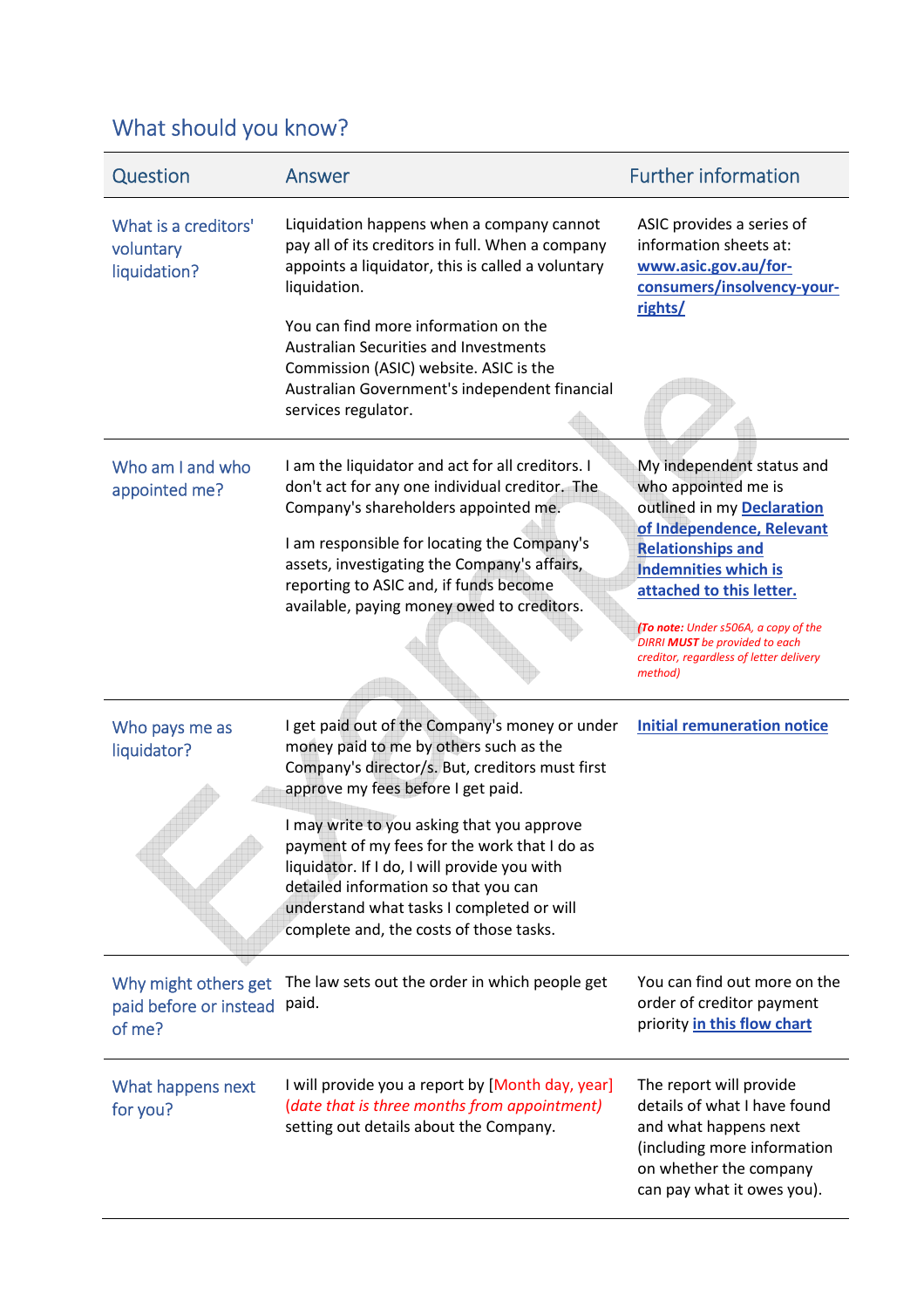| Question                                     | Answer                                                                                                                                                                                                                                                                                                                                                                                                                                 | <b>Further information</b>                                                                                                                  |
|----------------------------------------------|----------------------------------------------------------------------------------------------------------------------------------------------------------------------------------------------------------------------------------------------------------------------------------------------------------------------------------------------------------------------------------------------------------------------------------------|---------------------------------------------------------------------------------------------------------------------------------------------|
| Do you have to do<br>anything?               | You can choose to participate in the liquidation<br>process, but you don't have to. I'll keep you<br>updated on its progress if you decide not to be<br>involved.                                                                                                                                                                                                                                                                      | Your rights as a creditor                                                                                                                   |
| What can you do?                             | Request a meeting of creditors<br>Request further information<br>Give me directions<br>Appoint a Reviewing Liquidator<br>Replace me as a liquidator                                                                                                                                                                                                                                                                                    | All requests for information<br>must be reasonable. For<br>more information on what is<br>reasonable refer to:<br>Your rights as a creditor |
| Will there be a<br>creditors' meeting?       | I am not required to call a creditors' meeting,<br>unless a matter requires creditor approval. If I<br>receive a reasonable request for a meeting from<br>5% of unrelated creditors within the first 20<br>business days that complies with the guide set<br>out in your rights as a creditor, I will hold a<br>meeting of creditors.                                                                                                  | I will invite you to a<br>creditor's meeting by<br>sending you a proposal in<br>writing.                                                    |
| What has the<br>director provided so<br>far? | Appendix B contains a summary of the<br>company's financial affairs. The information<br>comes from the Report as to Affairs (RATA)<br>dated [date] the director/s completed for me.                                                                                                                                                                                                                                                    | <b>Summary of the company's</b><br>financial affairs (including<br>list of creditors and<br>estimated amounts owed)                         |
| What have I found<br>out so far?             | My initial investigations shows [explain what<br>you know in plain English] some evidence of<br>[phoenix activity/antecedent<br>transactions/breach of directors<br>duties/insolvent trading/other (include details)]. ASIC or other source.<br>I will report to you in three months about<br>possible action that I may take to recover<br>monies as a result of this activity. OR no<br>evidence of illegal activity by the Company. | I [will/may/will not] require<br>funding to undertake any<br>investigative action. Funding<br>might come from creditors,                    |

## Do you have any further questions?

[My firm's website: [website] has further information about this liquidation which I ask that you read]. If you [then] have any questions, you can contact my office and ask to speak with **[name]** on **[telephone]** or via email on **[email]**.

ASIC provides quick guides on a range of insolvency topics. These can be accessed at **www.asic.gov.au/regulatory-resources/insolvency/insolvency-information-sheets**